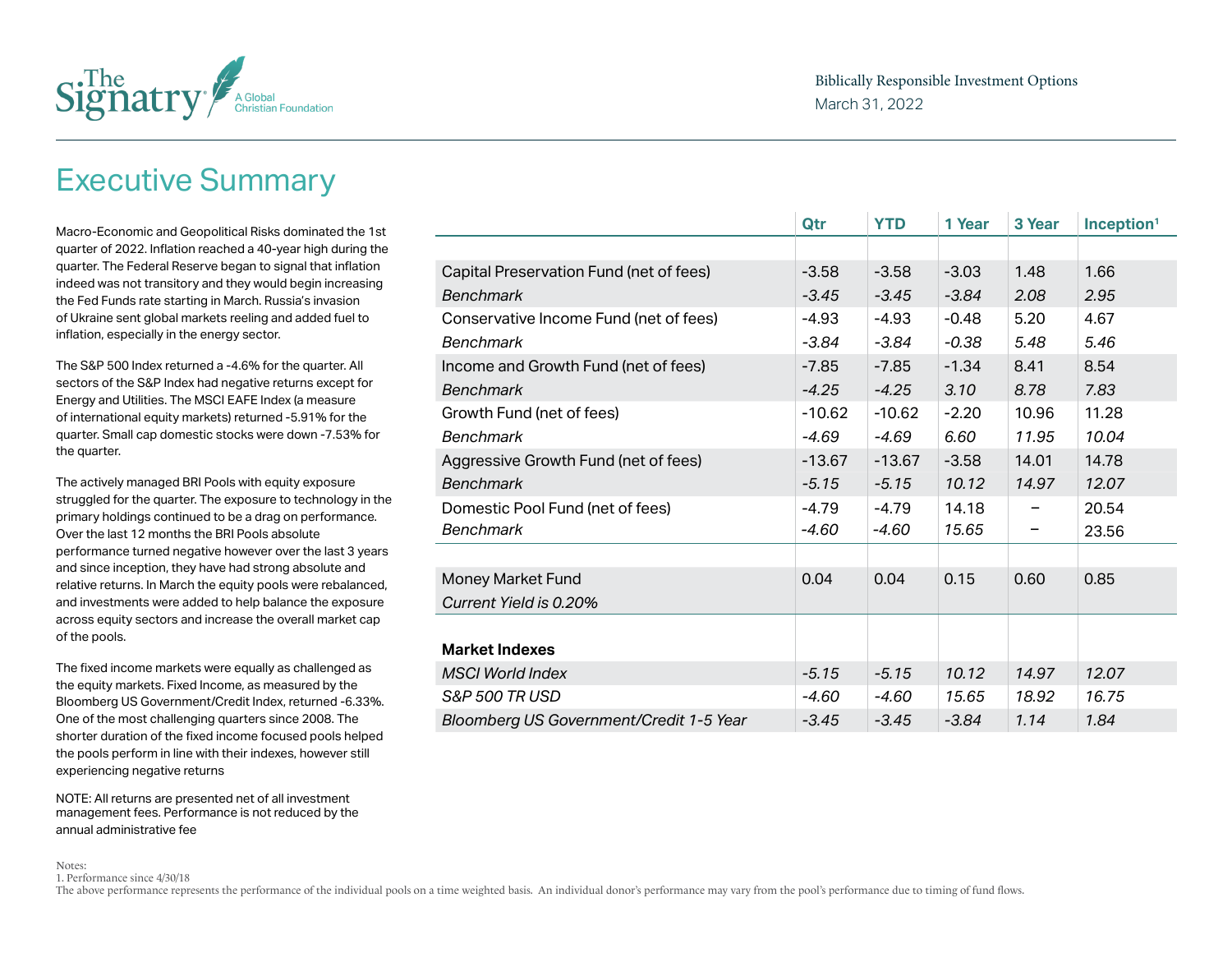

### Capital Preservation Fund

|                                             | Qtı     | <b>YTD</b> | <sup>*</sup> Year | 3 Year | Inception <sup>1</sup> |
|---------------------------------------------|---------|------------|-------------------|--------|------------------------|
|                                             |         |            |                   |        |                        |
| The Signatry-Capital Preservation Fund      | $-3.58$ | $-3.58$    | $-3.03$           | 1.48   | 1.66                   |
| The Signatry-Capital Preservation Benchmark | $-3.45$ | $-3.45$    | $-3.84$           | 2.08   | 2.95                   |



### Portfolio Allocation Pool Investment Targets

#### **Fixed Income**

[87% Eventide Limited-Term Bond Fund](https://www.eventidefunds.com/wp-content/uploads/Eventide-Limited-Term-Bond-Fund-Fact-Sheet-03-31-2022.pdf)

#### **Multi-Asset**

[10% Eventide Multi-Asset Income Fund](https://www.eventidefunds.com/wp-content/uploads/Eventide-Multi-Asset-Income-Fund-Fact-Sheet-03-31-2022.pdf) 

#### **Money Market**

3% Charles Schwab

All returns or presented net of investment management fee. The performance is not reduced by the annual administrative fee. 1. Performance from April 30, 2018. Index performance is for comparative purposes. It is not possible to invest directly in an index.

Portfolio characteristics based on Morningstar categories as of end of period.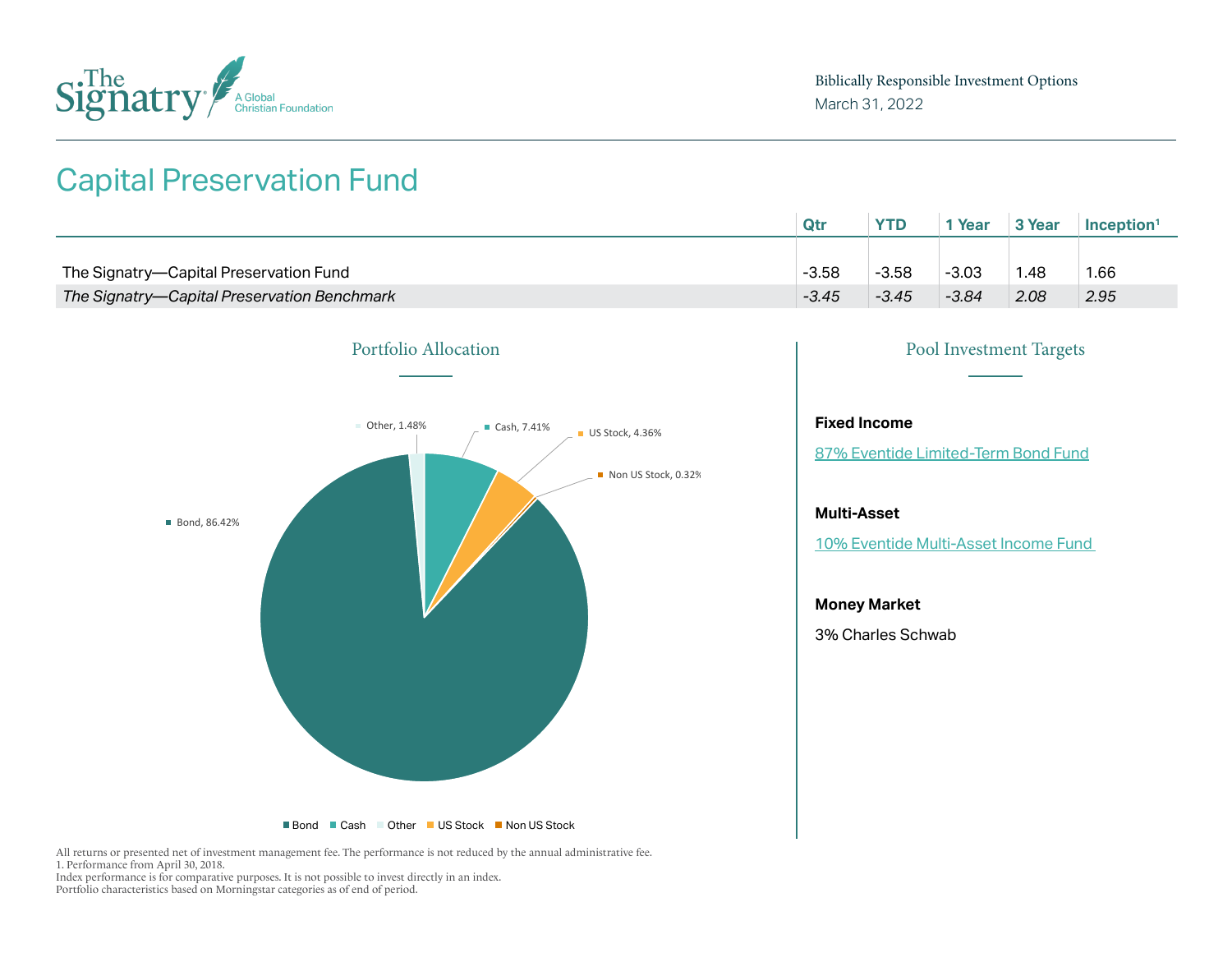

### Conservative Income Fund

|                                            | Qtr     | <b>YTD</b> | <sup>1</sup> Year | 3 Year | <b>Inception</b> |
|--------------------------------------------|---------|------------|-------------------|--------|------------------|
|                                            |         |            |                   |        |                  |
| The Signatry-Conservative Income Fund      | $-4.93$ | $-4.93$    | $-0.48$           | 5.20   | 4.67             |
| The Signatry-Conservative Income Benchmark | $-3.84$ | $-3.84$    | $-0.38$           | 5.48   | 5.46             |



#### **Fixed Income**

58[% Eventide Limited-Term Bond Fund](https://www.eventidefunds.com/wp-content/uploads/Eventide-Dividend-Opportunities-Fund-Fact-Sheet-03-31-2022.pdf)

#### **Equity**

[5% Eventide Dividend Opportunities](https://www.eventidefunds.com/wp-content/uploads/Eventide-Dividend-Opportunities-Fund-Fact-Sheet-09-30-2021.pdf)

#### **Multi-Asset**

34[% Eventide Multi-Asset Income Fund](https://www.eventidefunds.com/wp-content/uploads/Eventide-Multi-Asset-Income-Fund-Fact-Sheet-03-31-2022.pdf)

#### **Money Market**

3% Charles Schwab

All returns or presented net of investment management fee. The performance is not reduced by the annual administrative fee. 1. Performance from April 30, 2018.

Index performance is for comparative purposes. It is not possible to invest directly in an index. Portfolio characteristics based on Morningstar categories as of end of period.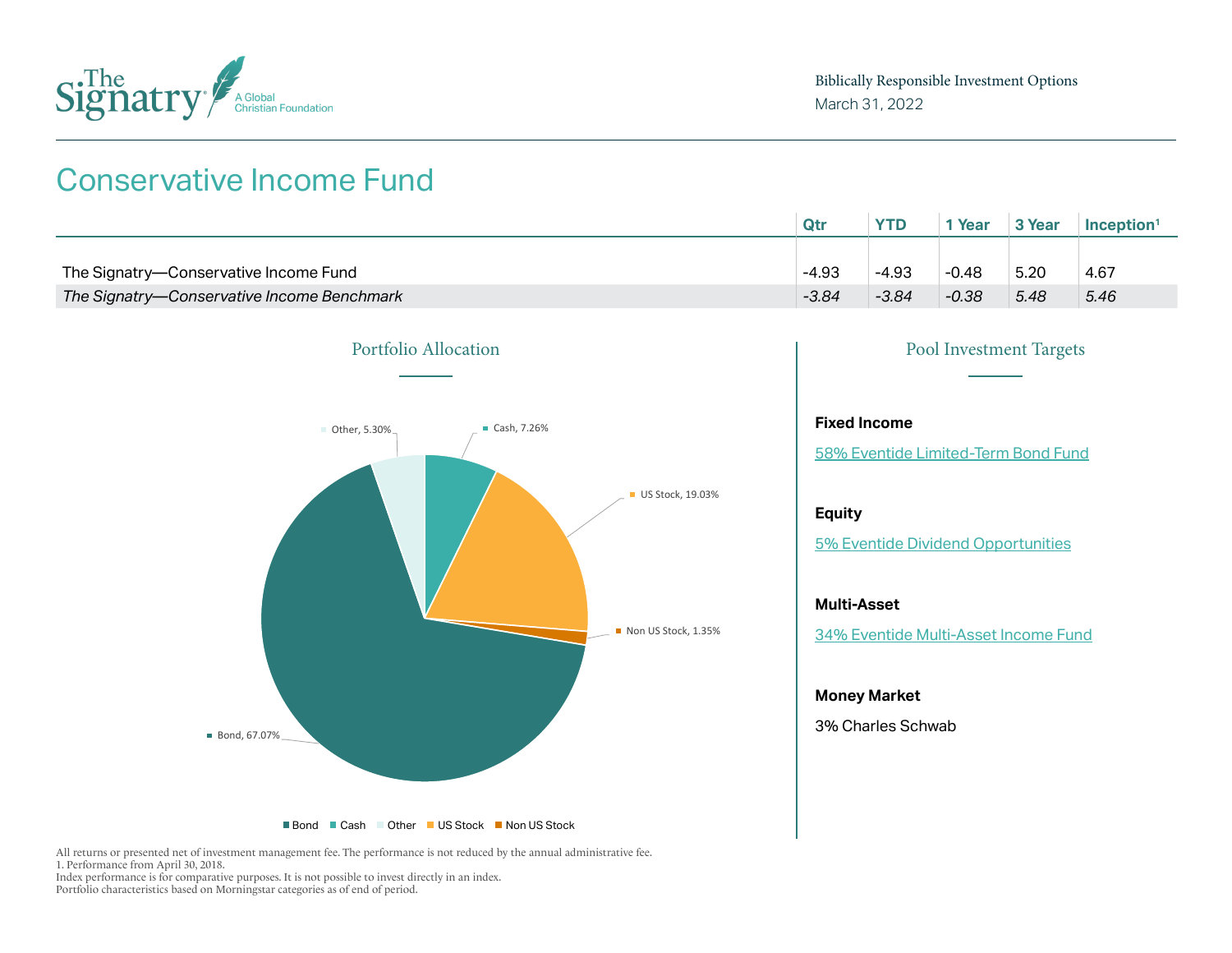

### Income and Growth Fund

|                                        | Qtr     | <b>YTD</b> | Year    | 3 Year | $Inc$ eption <sup>1</sup> |
|----------------------------------------|---------|------------|---------|--------|---------------------------|
|                                        |         |            |         |        |                           |
| The Signatry-Income and Growth Fund    | $-7.85$ | $-7.85$    | $-1.34$ | 8.41   | 8.54                      |
| The Signatry-Income & Growth Benchmark | $-4.25$ | $-4.25$    | 3.10    | 8.78   | 7.83                      |





2% Charles Schwab

All returns or presented net of investment management fee. The performance is not reduced by the annual administrative fee. 1. Performance from April 30, 2018. Index performance is for comparative purposes. It is not possible to invest directly in an index.

Portfolio characteristics based on Morningstar categories as of end of period.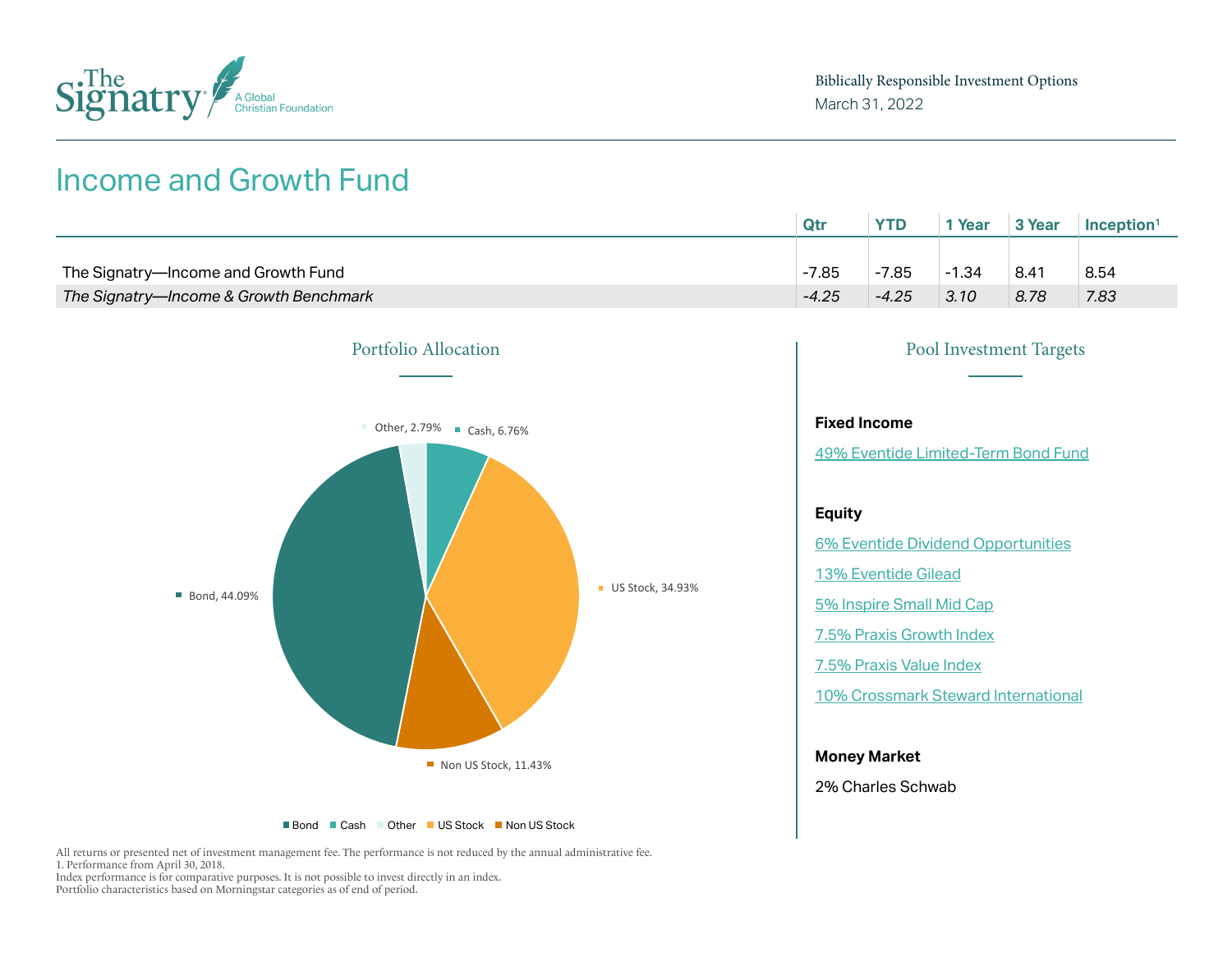

## Growth Fund

|                               | Qtr      | <b>YTD</b> | Year    | 3 Year | Inception <sup>1</sup> |
|-------------------------------|----------|------------|---------|--------|------------------------|
|                               |          |            |         |        |                        |
| The Signatry-Growth Fund      | $-10.62$ | $-10.62$   | $-2.20$ | 10.96  | 11.28                  |
| The Signatry-Growth Benchmark | $-4.69$  | $-4.69$    | 6.60    | 11.95  | 10.04                  |



All returns or presented net of investment management fee. The performance is not reduced by the annual administrative fee. 1. Performance from April 30, 2018. Index performance is for comparative purposes. It is not possible to invest directly in an index.

Portfolio characteristics based on Morningstar categories as of end of period.

| <b>Pool Investment Targets</b>             |
|--------------------------------------------|
|                                            |
| <b>Fixed Income</b>                        |
| 25% Eventide Limited-Term Bond Fund        |
|                                            |
| Equity                                     |
| 8% Eventide Dividend Opportunities         |
| 20% Eventide Gilead                        |
| 7.5% Inspire Small Mid Cap                 |
| 11.25% Praxis Growth Index                 |
| 11.25% Praxis Value Index                  |
| <b>15% Crossmark Steward International</b> |
|                                            |

### **Money Market**

2% Charles Schwab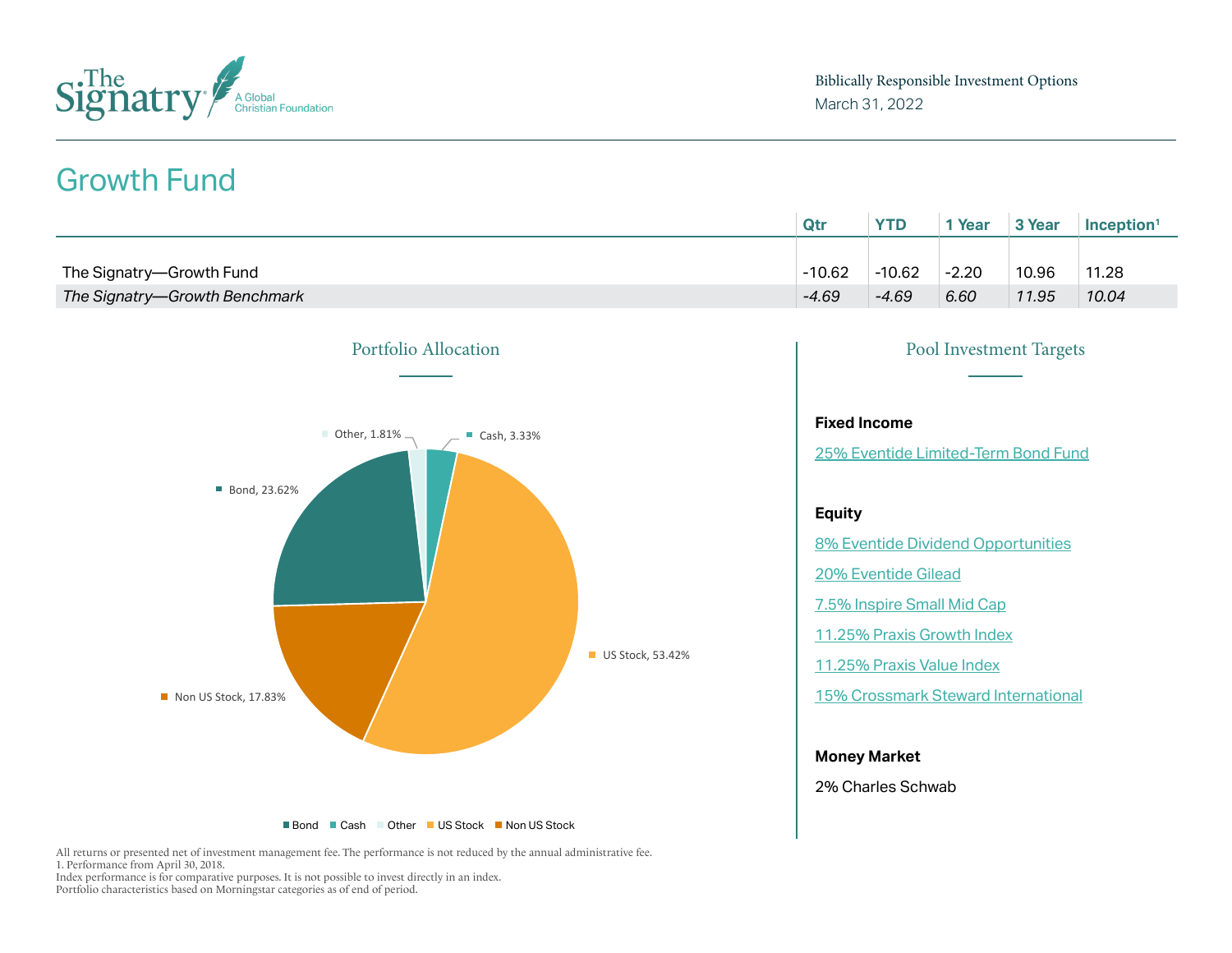

### Aggressive Growth Fund

|                                          | Qtı      | <b>YTD</b> | * Year  | 3 Year | Inception <sup>1</sup> |
|------------------------------------------|----------|------------|---------|--------|------------------------|
|                                          |          |            |         |        |                        |
| The Signatry-Aggressive Growth Fund      | $-13.67$ | $-13.67$   | $-3.58$ | 14.01  | 14.78                  |
| The Signatry-Aggressive Growth Benchmark | $-5.15$  | $-5.15$    | 10.12   | 14.97  | 12.07                  |



■ Bond ■ Cash ■ Other ■ US Stock ■ Non US Stock

All returns or presented net of investment management fee. The performance is not reduced by the annual administrative fee. 1. Performance from April 30, 2018. Index performance is for comparative purposes. It is not possible to invest directly in an index. Portfolio characteristics based on Morningstar categories as of end of period.

# Portfolio Allocation Pool Investment Targets **Equity** 34[% Eventide Dividend Opportunities](https://www.eventidefunds.com/wp-content/uploads/Eventide-Dividend-Opportunities-Fund-Fact-Sheet-03-31-2022.pdf) 28[% Eventide Gilead](https://www.eventidefunds.com/wp-content/uploads/Eventide-Gilead-Fund-Fact-Sheet-03-31-2022.pdf) [5% Eventide Healthcare & Life Sciences](https://www.eventidefunds.com/wp-content/uploads/Eventide-Healthcare-Life-Sciences-Fund-Fact-Sheet-03-31-2022.pdf) 5% Eventide Ex[ponential Technology Fund](https://www.eventidefunds.com/wp-content/uploads/Eventide-Exponential-Technologies-Fund-Fact-Sheet-03-31-2022.pdf) [10% Inspire Small Mid Cap](https://www.inspireetf.com/d/ismd) [20% Praxis Growth Index](https://www.praxismutualfunds.com/praxis-fund-family-performance/praxis-growth-index-fund) [10% Praxis Value Index](https://www.praxismutualfunds.com/praxis-fund-family-performance/praxis-value-index-fund) [20% Crossmark Steward International](https://www.crossmarkglobal.com/wp-content/uploads/Steward-International-FACT-SHEET-12.31.21-FINAL.pdf)

#### **Money Market**

2% Charles Schwab